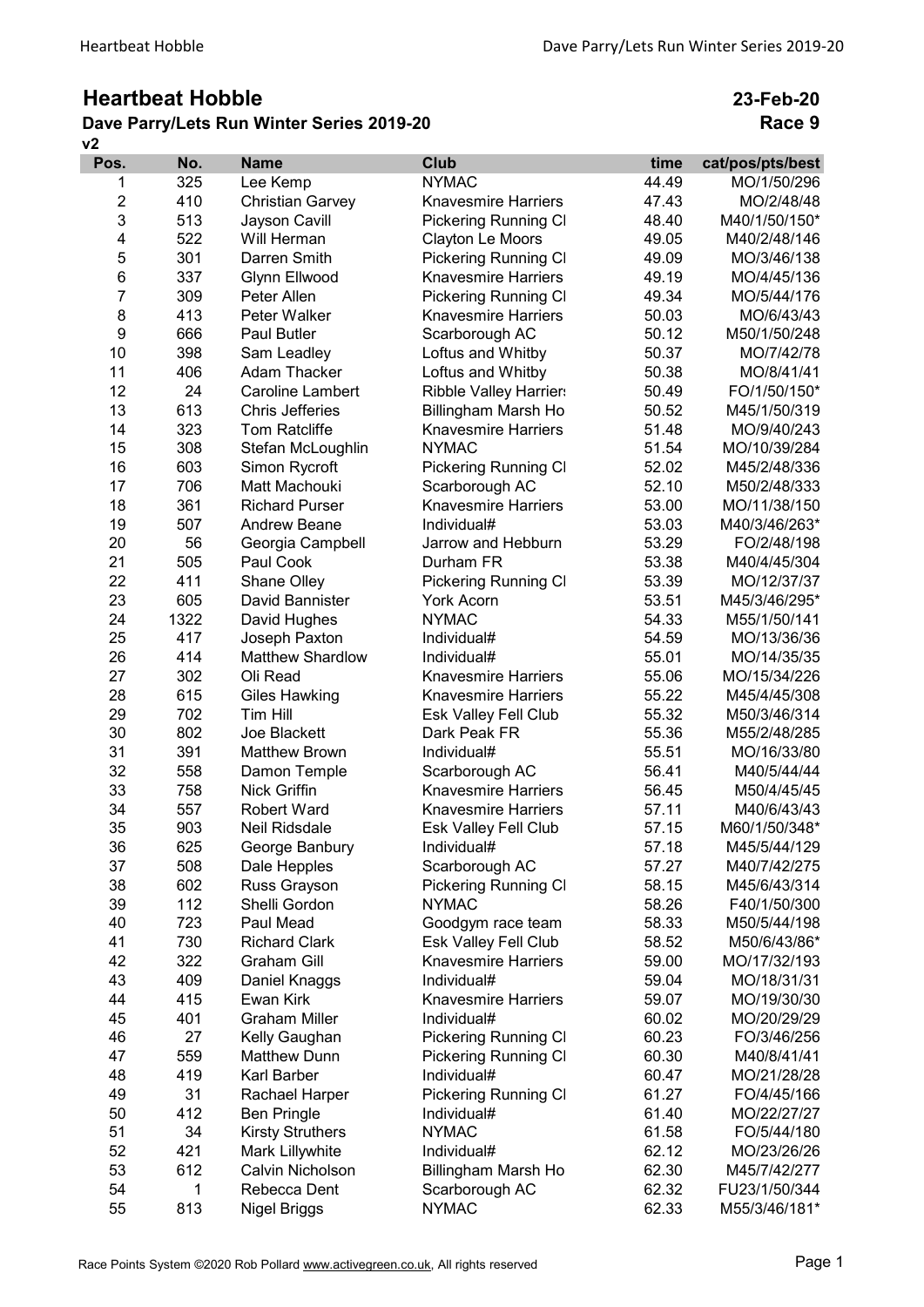| 56       | 900      | Paul Smith                           | <b>Pickering Running CI</b>    | 62.49          | M60/2/48/267*                 |
|----------|----------|--------------------------------------|--------------------------------|----------------|-------------------------------|
| 57       | 506      | <b>Richard Simms</b>                 | Individual#                    | 63.18          | M40/9/40/115                  |
| 58       | 221      | <b>Beckie May</b>                    | Scarborough AC                 | 63.36          | F50/1/50/98                   |
| 59       | 19       | Kim Cavill                           | <b>Pickering Running CI</b>    | 63.46          | FO/6/43/306*                  |
| 60       | 422      | <b>Asher Hayes</b>                   | Individual#                    | 64.54          | MO/24/25/25                   |
| 61       | 649      | lan Puckrin                          | <b>York Triathlon Club</b>     | 65.01          | M45/8/41/112                  |
| 62       | 708      | <b>Russ Charlton</b>                 | <b>Pickering Running CI</b>    | 65.31          | M50/7/42/154*                 |
| 63       | 17       | <b>Emily Collins</b>                 | Goodgym race team              | 65.42          | FO/7/42/82                    |
| 64       | 544      | Jonathan Proctor                     | Individual#                    | 65.43          | M40/10/39/141                 |
| 65       | 721      | Rich Johnson                         | <b>Pickering Running CI</b>    | 66.13          | M50/8/41/150*                 |
| 66       | 179      | Orna O'Toole                         | <b>Knavesmire Harriers</b>     | 66.25          | F45/1/50/96                   |
| 67       | 59       | Maria Clemmit                        | <b>NYMAC</b>                   | 66.45          | FO/8/41/82                    |
| 68       | 554      | David Dkumu Owuor                    | <b>Pickering Running CI</b>    | 66.54          | M40/11/38/77*                 |
| 69       | 418      | <b>Allan Maxwell</b>                 | Individual#                    | 67.33          | MO/25/24/24                   |
| 70       | 37       | <b>Grace Kelleher</b>                | <b>Knavesmire Harriers</b>     | 68.14          | FO/9/40/118                   |
| 71       | 156      | Fay Hethershaw                       | Scarborough AC                 | 68.16          | F45/2/48/317                  |
| 72       | 1066     | Nathan Young                         | Individual#                    | 68.19          | MO/26/23/24                   |
| 73       | 6        | Louise Venables                      | <b>Knavesmire Harriers</b>     | 68.34          | FO/10/39/286                  |
| 74       | 810      | Mark May                             |                                | 68.39          | M55/4/45/215                  |
|          | 607      | Steven Littlewood                    | Scarborough AC                 | 68.44          | M45/9/40/135                  |
| 75<br>76 | 600      |                                      | Scarborough AC                 |                |                               |
|          |          | Neil Embleton                        | <b>Esk Valley Fell Club</b>    | 69.05          | M45/10/39/187                 |
| 77       | 420      | <b>Matthew Bell</b>                  | Individual#<br><b>NYMAC</b>    | 69.17          | MO/27/22/22                   |
| 78       | 926      | <b>Mark Edwards</b>                  |                                | 69.21<br>69.40 | M60/3/46/132*                 |
| 79       | 111      | Amanda Allman                        | Individual#                    |                | F40/2/48/138                  |
| 80       | 28       | Melanie Ellwood                      | <b>Knavesmire Harriers</b>     | 69.42          | FO/11/38/107                  |
| 81       | 416      | Paul Thompson                        | Individual#                    | 69.46          | MO/28/21/21                   |
| 82       | 107      | Lynn Humpleby                        | Pickering Running Cl           | 69.58          | F40/3/46/219                  |
| 83       | 516      | Stephen Paylor                       | Individual#                    | 69.59          | M40/12/37/139                 |
| 84<br>85 | 818<br>7 | <b>Nicholas Cousins</b>              | <b>Pickering Running CI</b>    | 70.10<br>70.30 | M55/5/44/211*                 |
| 86       | 162      | <b>Ruth Katirani</b>                 | <b>Pickering Running CI</b>    | 70.44          | FO/12/37/148                  |
| 87       | 152      | Lorraine Hewitt<br><b>Bec Horner</b> | Scarborough AC                 | 70.56          | F45/3/46/176                  |
| 88       | 958      | Keith Pritchard                      | Goodgym race team              | 71.34          | F45/4/45/268*<br>M65/1/50/242 |
| 89       | 914      | Paul Lyons                           | Scarborough AC<br><b>NYMAC</b> | 71.45          | M60/4/45/210                  |
| 90       | 258      | <b>Sharon Williams</b>               | North Leeds Fell Run           | 72.02          | F55/1/50/95                   |
| 91       | 101      | <b>Heidi Coates</b>                  | Scarborough AC                 | 72.05          | F40/4/45/266*                 |
| 92       | 901      | <b>Richard Parkin</b>                | <b>Beverley AC</b>             | 72.28          | M60/5/44/213                  |
| 93       | 62       | Helen Welford                        | Loftus and Whitby              | 72.58          | FO/13/36/77                   |
| 94       | 103      | Lisa Baker                           | Scarborough AC                 | 73.00          | F40/5/44/264                  |
| 95       | 151      | Julie Towse                          | Scarborough AC                 | 73.03          | F45/5/44/177                  |
| 96       | 904      | David Robinson                       | <b>NYMAC</b>                   | 73.04          | M60/6/43/233                  |
| 97       | 18       | Jenny Storrie                        | <b>Pickering Running CI</b>    | 73.32          | FO/14/35/198                  |
| 98       | 922      | Mark Latham                          | Northumberland FR              | 73.42          | M60/7/42/158                  |
| 99       | 300      | Darren Stockdale                     | <b>Darlington Harriers</b>     | 73.47          | MO/29/20/135                  |
| 100      | 909      | Paul Munster                         | Redcar RC                      | 74.03          | M60/8/41/236                  |
| 101      | 710      | Julian Pinkney                       | <b>Darlington Harriers</b>     | 74.07          | M50/9/40/82                   |
| 102      | 150      | Serena Partridge                     | Pickering Running Cl           | 75.13          | F45/6/43/247*                 |
| 103      | 1403     | Holly James-Maddocks                 | <b>Knavesmire Harriers</b>     | 75.21          | FO/15/34/50                   |
| 104      | 334      | <b>Christopher Gregory</b>           | <b>Knavesmire Harriers</b>     | 75.23          | MO/30/19/130                  |
| 105      | 157      | Nicky Mason                          | Individual#                    | 75.36          | F45/7/42/160                  |
| 106      | 173      | <b>Elizabeth Grainger</b>            | Loftus and Whitby              | 75.55          | F45/8/41/167                  |
| 107      | 961      | Malcolm Peggs                        | Loftus and Whitby              | 75.56          | M65/2/48/136*                 |
| 108      | 1174     | Kevin Grogan                         | Individual#                    | 75.57          | M55/6/43/58                   |
| 109      | 63       | Julie Hayes                          | Individual#                    | 76.21          | FO/16/33/33                   |
| 110      | 128      | <b>Helen Spray</b>                   | <b>York Acorn</b>              | 76.44          | F40/6/43/43                   |
| 111      | 262      | Julie McNicholas                     | <b>NYMAC</b>                   | 77.18          | F55/2/48/189                  |
| 112      | 804      | lan Robinson                         | <b>Esk Valley Fell Club</b>    | 79.21          | M55/7/42/270*                 |
| 113      | 223      | Jackie Franks                        | Individual#                    | 79.24          | F50/2/48/48                   |
| 114      | 268      | Jayne Graves                         | Scarborough AC                 | 80.14          | F55/3/46/46                   |
|          |          |                                      |                                |                |                               |